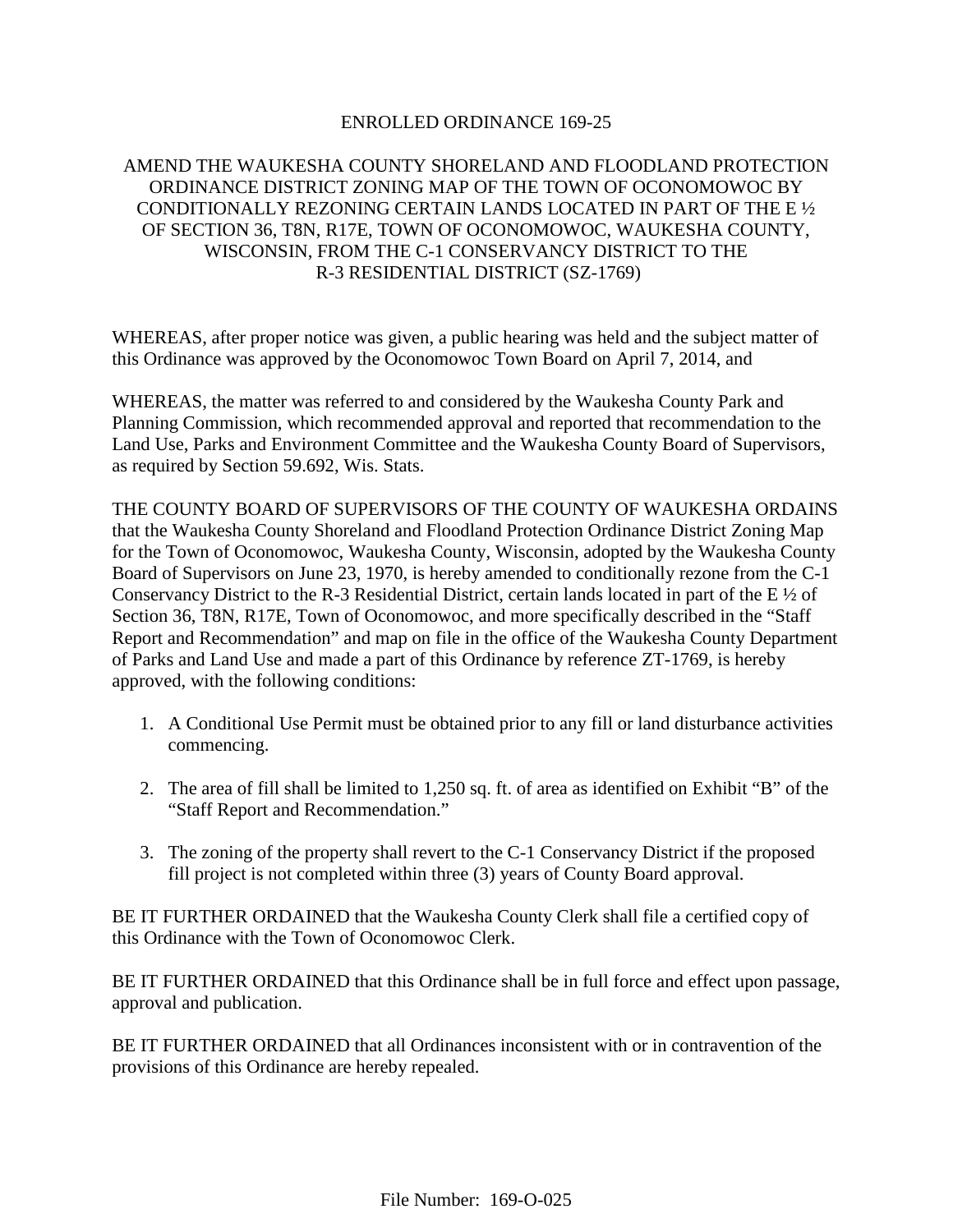## AMEND THE WAUKESHA COUNTY SHORELAND AND FLOODLAND PROTECTION ORDINANCE DISTRICT ZONING MAP OF THE TOWN OF OCONOMOWOC BY CONDITIONALLY REZONING CERTAIN LANDS LOCATED IN PART OF THE E 1/2 OF SECTION 36, T8N, R17E, TOWN OF OCONOMOWOC, WAUKESHA COUNTY, WISCONSIN, FROM THE C-1 CONSERVANCY DISTRICT TO THE R-3 RESIDENTIAL DISTRICT (SZ-1769)

Presented by: Land Use, Parks, and Environment Committee

Walter L. Kolb, Chair Jim Batzko Jennifer A. Grant Keith Hammitt Eric Highum Pauline F. Jaske lchillinger Thomas J. Schellinger

Approved: Vetoed:

Date:

1.

The foregoing legislation adopted by the County Board of Supervisors of Waukesha County, Wisconsin, was presented to the County Executive on:

Date Kathleen Novack, County Clerk

The foregoing legislation adopted by the County Board of Supervisors of Waukesha County, Wisconsin, is herel

| 1 Kmel S Virakas |  |
|------------------|--|

Daniel P. Vrakas, County Executive

169-0-025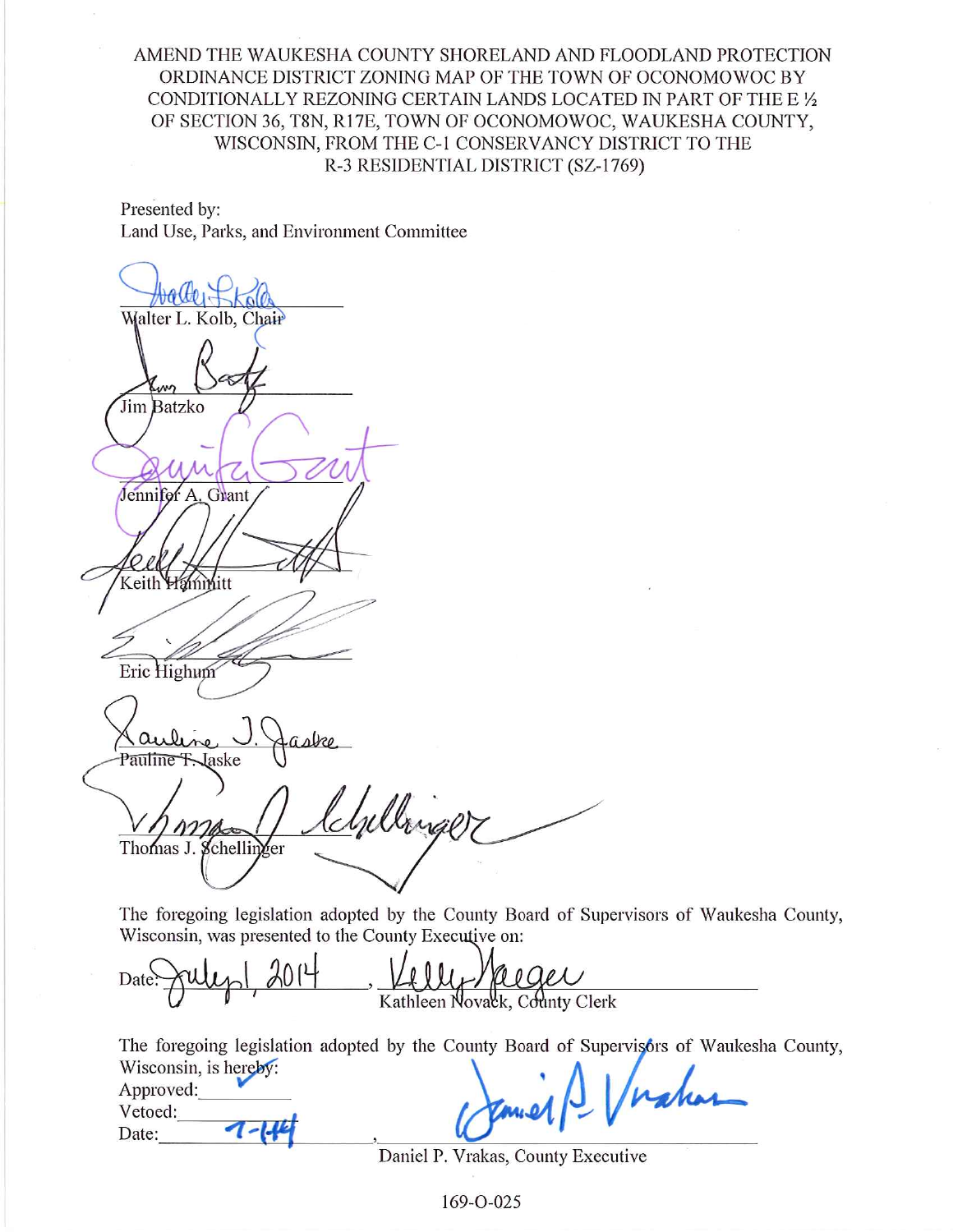#### **COMMISSION ACTION**

The Waukesha County Park and Planning Commission after giving consideration to the subject matter of the Ordinance to amend the Waukesha County Shoreland and Floodland Protection Ordinance hereby recommends approval of SZ-1769 (Norman and Ann Greeb) in accordance with the attached "Staff Report and Recommendation."

PARK AND PLANNING COMMISSION

May 15, 2014

 $\bar{\bar{\bar{z}}}$ 

Robert Peregrine, Chairperson

Jantes Siepmann, Vice Chairperson

William Mitchell

Gary Goodchild

Walter Kolb

Patr B. Hau Pat Haukohl

 $C_{\alpha}$ 

**Fritz Ruf** 

 $\overline{2}$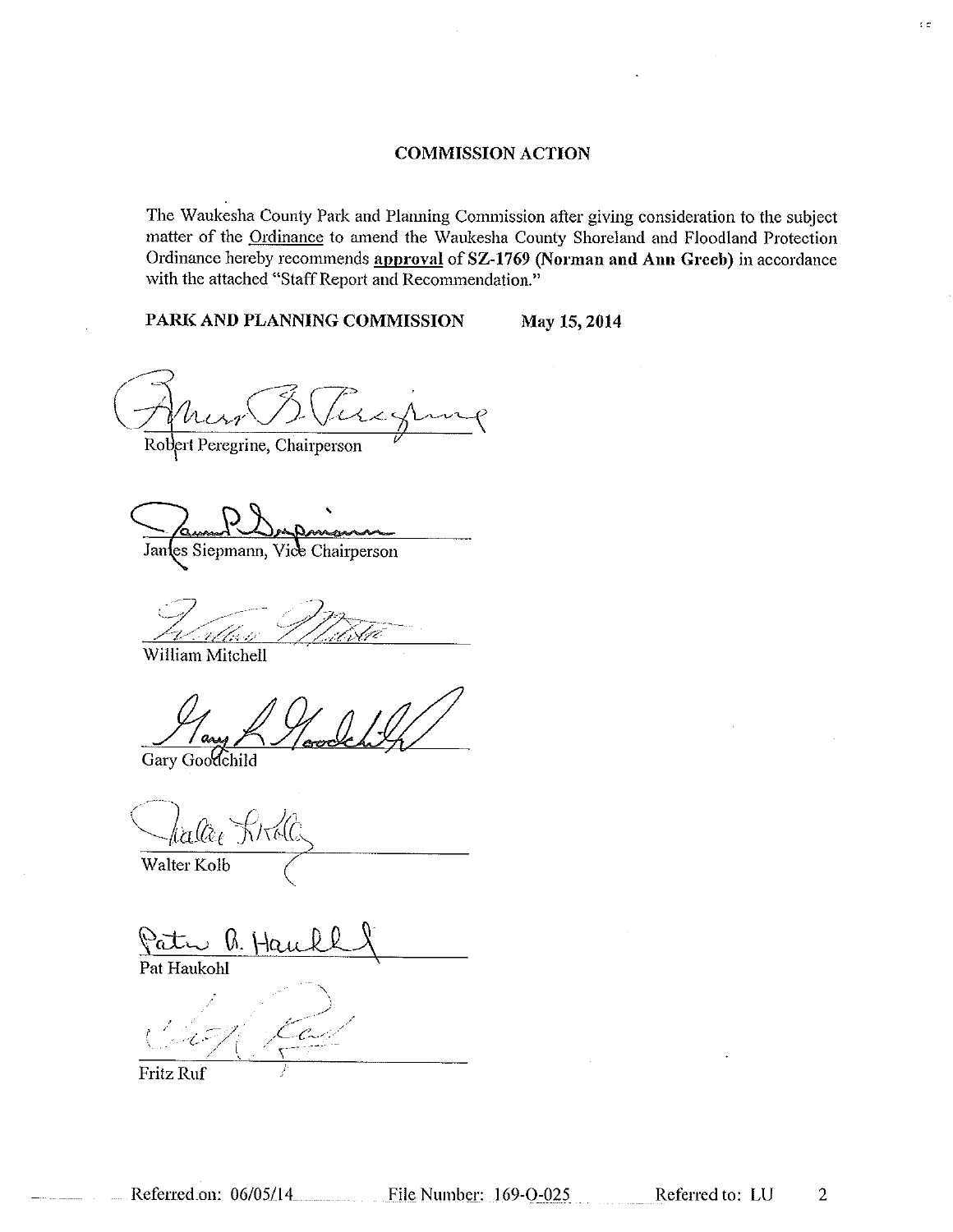#### WAUKESHA COUNTY DEPARTMENT OF PARKS AND LAND USE STAFF REPORT AND RECOMMENDATION ZONING AMENDMENT

| FILE NO.:     | SZ-1769                                                                              |
|---------------|--------------------------------------------------------------------------------------|
| DATE:         | May 15, 2014                                                                         |
| <b>OWNER:</b> | Norman and Ann Greeb<br>W1820 Town MM<br>Neosho, WI 53059                            |
| AGENT:        | Rob Davy, Lake Country Engineering<br>970 S. Silver Lake St.<br>Oconomowoc, WI 53066 |
| TAX KEY NO.:  | OCOT0576.036                                                                         |

# **LOCATION:**

Lot 19, Okauchee Lake Park, located in part of the E 1/2 of Section 36, T8N, R17E, Town of Oconomowoc. The property address is N51 W34306 Park Bay Road. The property contains approximately 15,643 sq. ft.

#### **EXISTING ZONING:**

R-3 Residential District and C-1 Conservancy District.

 $\sim 10$ 

#### PROPOSED ZONING:

R-3 Residential District.

#### COMPLIANCE WITH THE TOWN OF OCONOMOWOC COMPREHENSIVE DEVELOPMENT PLAN AND THE COMPREHENSIVE DEVELOPMENT PLAN FOR WAUKESHA COUNTY:

The property is designated as Low Density Residential (20,000 sq. ft. of area per dwelling unit) on both the Comprehensive Development Plan for Waukesha County and the Town of Oconomowoc Land Use Plan. Since the land altering activities have been minimized to the greatest extent possible and are being completed in order to provide access to the only practical residential building site and there is no other practical alternative available to access the site, the proposed activities would comply with the Town and County Plans.

#### PUBLIC HEARING DATE:

March 3, 2014.

#### **PUBLIC REACTION:**

None.

#### TOWN PLAN COMMISSION AND TOWN BOARD ACTION:

On March 17, 2014, the Town of Oconomowoc Plan Commission recommended that the Town Board approve the proposed rezone as requested. On April 7, 2014, the Town Board approved the rezone and recommended approval to the County Board subject to the rezone applying only to the area being filled for the construction of a driveway, i.e., (approximately 1,250 sq. ft.) as shown on Exhibit "B" and if the fill is not completed within three (3) years of the Waukesha County Board of Supervisors approval action, the zoning of the property shall automatically revert back to the C-1 Conservancy District. The Town's Resolution (2014-5) is attached as Exhibit "A".

Referred on: 06/05/14 File Number: 169-O-025

Referred to: LU

3

 $\epsilon$   $\bar{n}$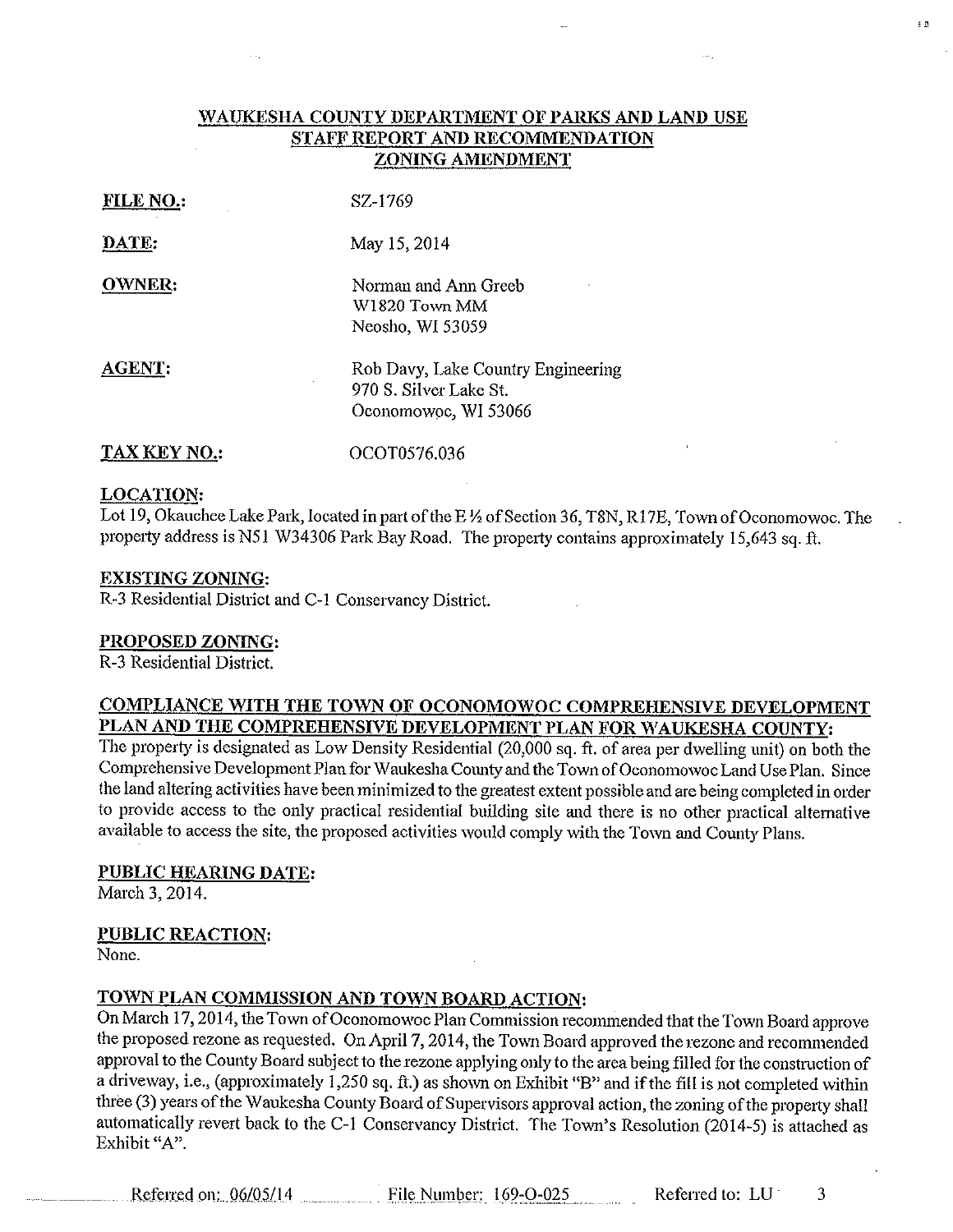Abandoned house and garage.

#### PROPOSAL AND STAFF ANALYSIS:

The property is approximately 15,643 sq. ft. in size and has approximately 50 ft. of shore frontage on Okauchee Lake. The property is served by public sewer and a private well. There is an isolated wetland kettle located on the property that spans the entire 50 ft. width of the property. The wetland quality was confirmed to be poor per the Wisconsin Department of Natural Resources (WDNR). The wetland separates Park Bay Road from the most desirable and practical building site on the property, which is near the lake. The existing pattern of development for nearby lots on Park Bay Road includes single family residences near the lake on the north side of the wetland kettle complex. The existing residence and detached garage on the subject property are also located between the wetland and lake. However, it should be noted that the existing residence and detached garage are in poor condition and uninhabitable and will most likely be replaced with new structures. In April 1998, a previous property owner of the adjacent property to the southeast (Lot 18) granted the current owners of the subject property (Lot 19) a temporary ingress/egress casement through Lot 18 until December 31, 1998.

The petitioner is proposing to fill a portion of the wetland and the eastern side slope of the kettle in order to construct the proposed driveway. One thousand, two hundred and fifty (1,250) sq. ft. of wetland area will be filled with 250 cubic yards of material. A little less than half of the wetland area will be filled. The wetland complex is currently 2,656 sq. ft. in area as determined through a wetland delineation completed in 2012 and concurred with by the WDNR and the U.S. Army Corps of Engineers (ACOE). The petitioner contemplated several options to avoid wetland impacts, including constructing a bridge through the wetland, which was financially unfeasible (approximately \$85,000), and requesting an ingress/egress easement from both of the adjacent property owners, which was denied by both parties. The petitioner reduced the area of fill to the greatest extent possible by placing the driveway at the narrowest point of the wetland and by reducing the area of fill for the side slopes without compromising driveway slope conditions or requiring retaining walls. The existing low quality wetland vegetation in the remaining wetland will be killed and reseeded with Agrecol's wet prairie mix or equal, improving the quality of the remaining wetland. The Waukesha County Shoreland and Floodland Protection Ordinance requires that any area of wetland fill be rezoned from the C-1 Conservancy District to the adjacent upland district. In this case, the adjacent upland district is the R-3 Residential District. Therefore, the petitioner is proposing to rezone the area identified on the enclosed map, which constitutes 1,250 sq. ft., from the C-1 Conservancy District to the R-3 Residential District. The proposed land altering activities are also subject to a Conditional Use Permit, which will be considered as a separate matter by the Waukesha County Park and Planning Commission.

The Waukesha County Land Resources Staff is reviewing the proposed land altering activities and related storm water calculations to insure that the fill of the wetland, which is also an internally drained kettle, does not adversely affect the drainage of the area. The WDNR and ACOE have permitted the proposed wetland fill activities.

#### **STAFF RECOMMENDATION:**

Based upon the above information, the Planning and Zoning Division Staff recommends approval of the petitioner's request to rezone a portion of the C-1 Conservancy District to the R-3 Residential Zoning District, subject to the following conditions:

4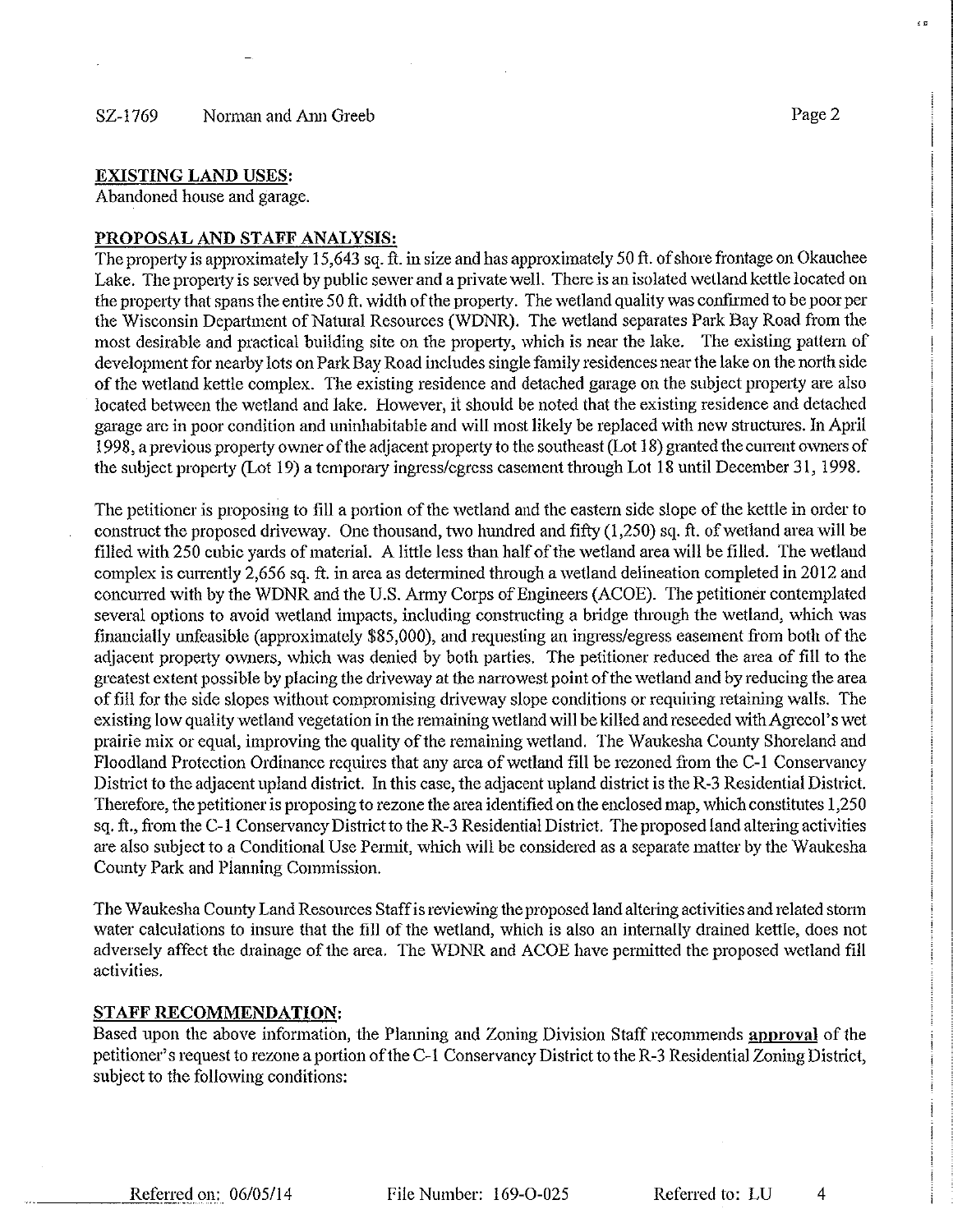#### SZ-1769 Norman and Ann Greeb

- 1. A Conditional Use Permit must be obtained prior to any fill or land disturbance activities commencing.
- 2. The area of fill shall be limited to 1,250 sq. ft. of area as identified on Exhibit "B".
- 3. The zoning of the property shall revert to the C-1 Conservancy District if the proposed fill project is not completed within three (3) years of County Board approval.

Since the wetland fill activities have been minimized as much as possible and the petitioners are proposing to improve the remaining wetland with native wetland vegetation, the impacts of the proposed fill are being minimized to the extent possible. The rezoning is needed to allow for access to the site so that redevelopment is possible.

Respectfully submitted,

#### Amy Barrows

**Amy Barrows** Senior Land Use Specialist

Attachment: Exhibit "A"-Town Resolution, Exhibit "B", and Map

N:\PRKANDLU\Planning and Zoning\Rezones\Staff Reports\1769 Greeb oct.doc

t n

Page 3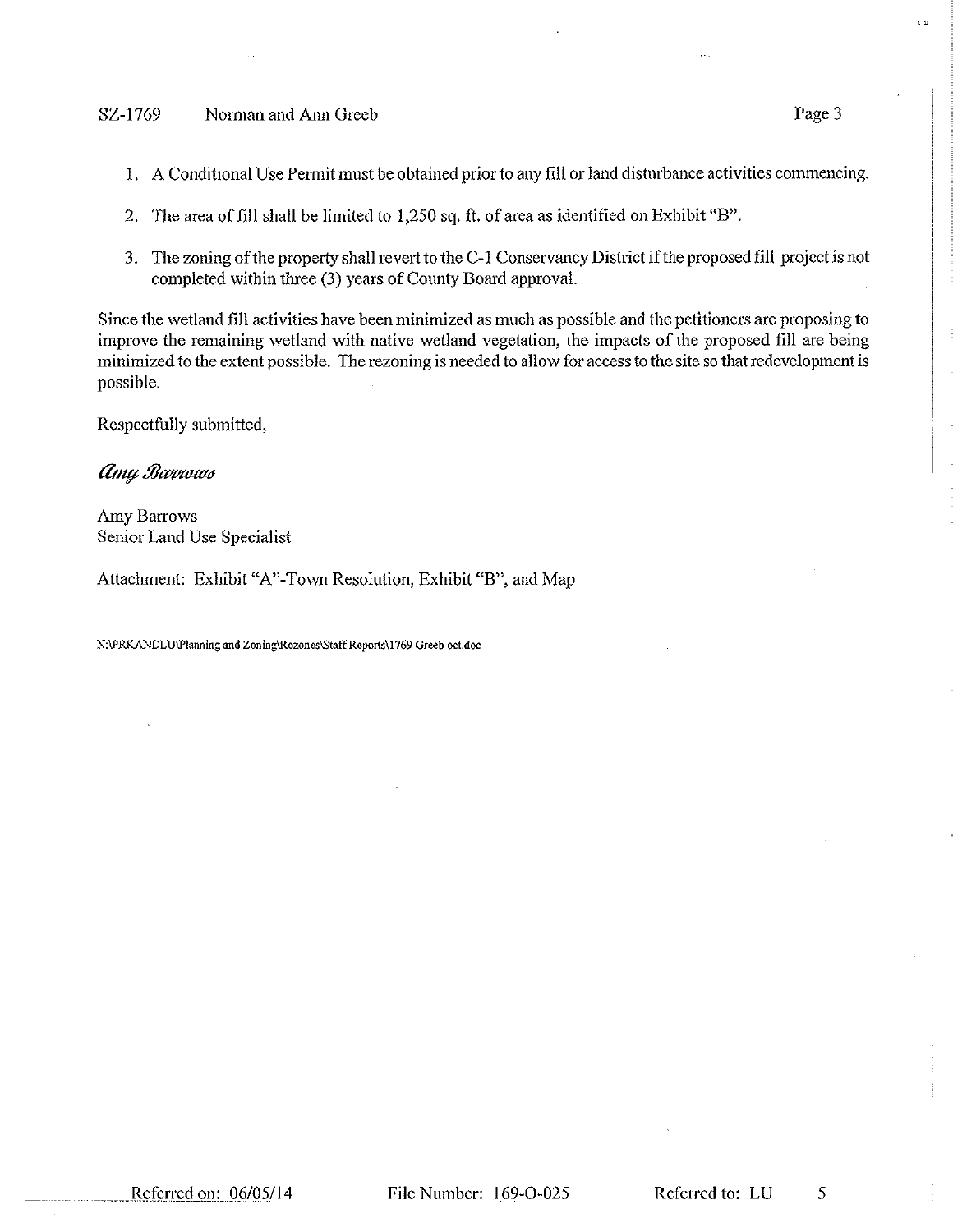RESOLUTION NO. 2014-5

WHEREAS, Norm and Ann Greeb haves petitioned to rezone part of the property they own, which of Lot 19, Okauchee Lake Park, with an address of N51 W34306 Park Bay Road, Oconomowoc, Wisconsin from its current C-1 Conservancy (wetlands) District to R-3 Residential District; and

WHEREAS, the part requested to be rezoned is limited to 1,250 square feet; and

WHEREAS, the request to rezone to R-3 Residential District is to allow fill to be placed into a portion of a poor quality wetland in order to allow for the construction of a driveway from Park Bay Road to the site of a single-family structure located on the property; and

WHEREAS, a public hearing was held on March 3, 2014, before the Town of Oconomowoc Plan Commission; and

WHEREAS, the Town Plan Commission, at a properly noticed and scheduled meeting on March 3, 2014, recommended that the petition to rezone from C-1 Conservancy District to R-3 Residential District be approved; and

WHEREAS, the Town of Oconomowoc Comprehensive Land Use Plan-2035 designates this area in a low density residential category, and therefore the proposed rezoning complies with the goals and objectives of the said land use plan.

NOW THEREFORE, BE IT HEREBY RESOLVED that the Town Board of Supervisors of the Town of Oconomowoc approves the rezoning, and recommends that the County Board also approve the petition to rezone the subject property from C-1 Conservancy District to R-3 Residential District based upon the reasons set forth in the above recitals and as set forth in the Planner's report attached hereto.

BE IT FURTHER RESOLVED that this recommendation is based upon the rezoning applying only to the area being filled for the construction of a driveway, i.e., approximately 1,250 square feet as indicated on Exhibit A attached hereto.

BE IT FURTHER RESOLVED that if the proposed driveway fill is not completed within three years of the Waukesha County Board of Supervisors approval action, the zoning of the property shall automatically revert back to the C-1 Conservancy District.

나-ㄱ-)니 DATED:

TOWN OF OCONOMOWOC

Referred on: 06/05/14

 $\mathfrak k$ 

File Number: 169-O-025

Referred to: LU

6

s e

EXHIBIT "A"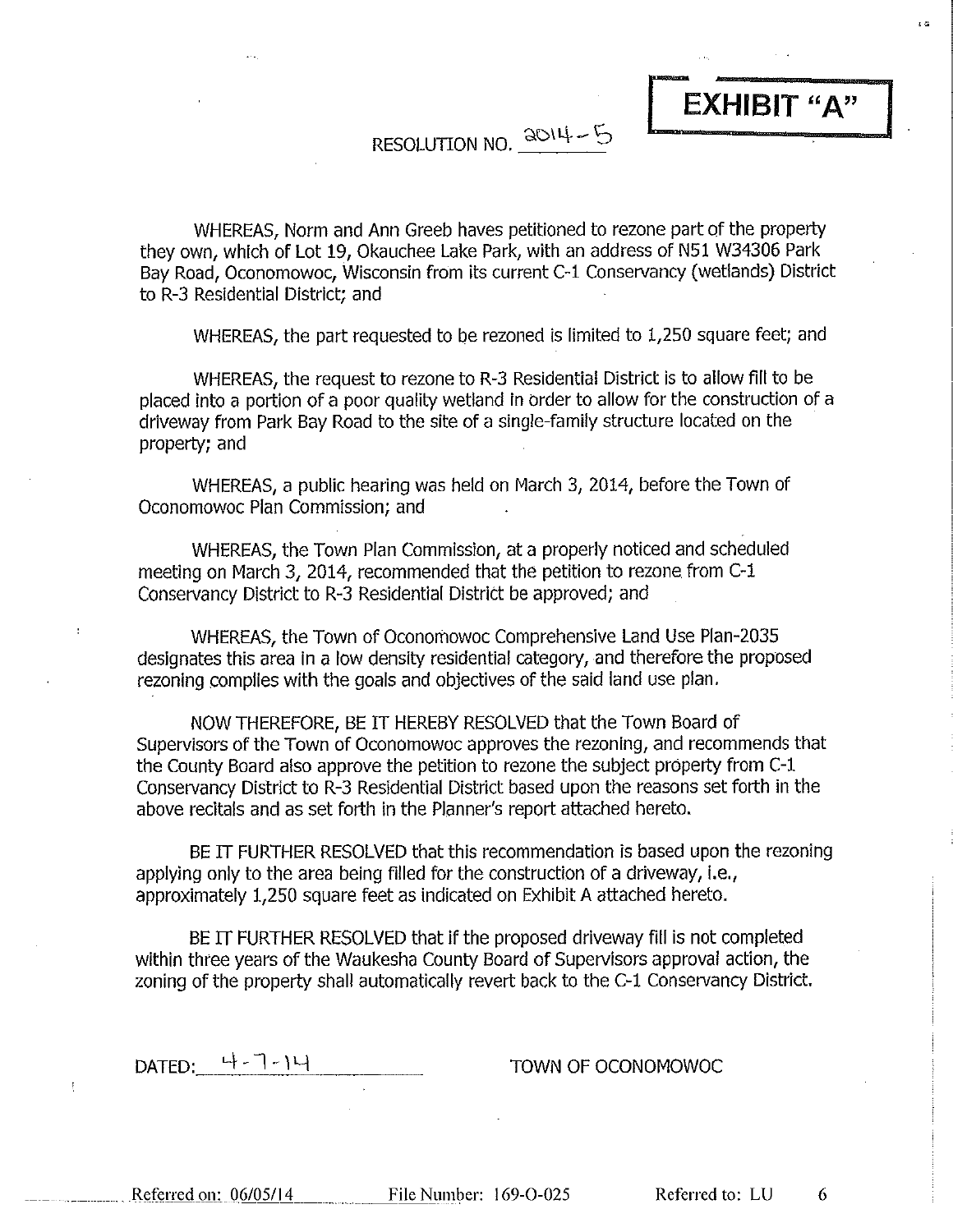$\overline{1}$  $By$ Robert C. Hultquist, Chairman

r a

ATTEST:

Loui Cate

Lori Opitz, Town Clerk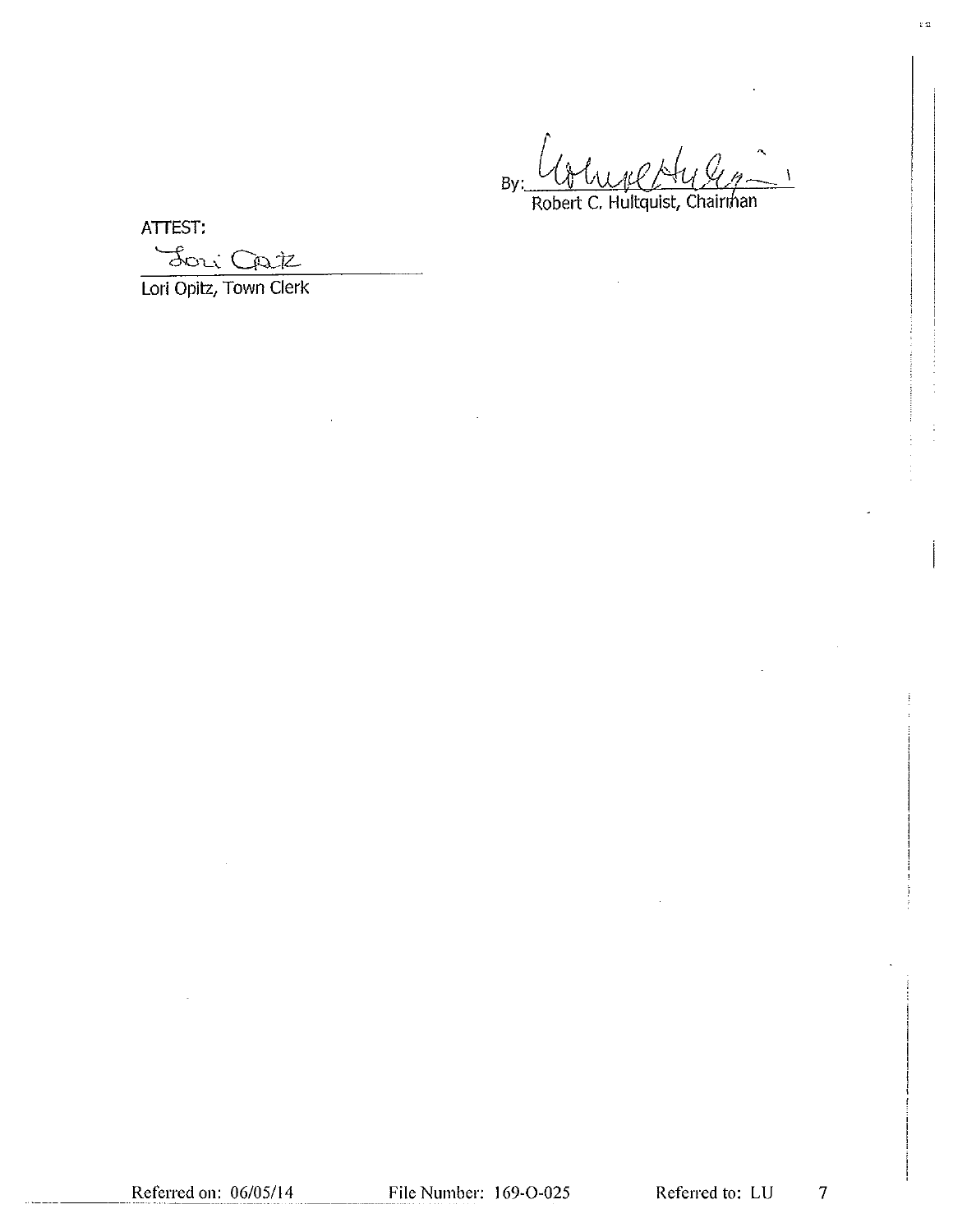

 $\mathfrak{c}$  c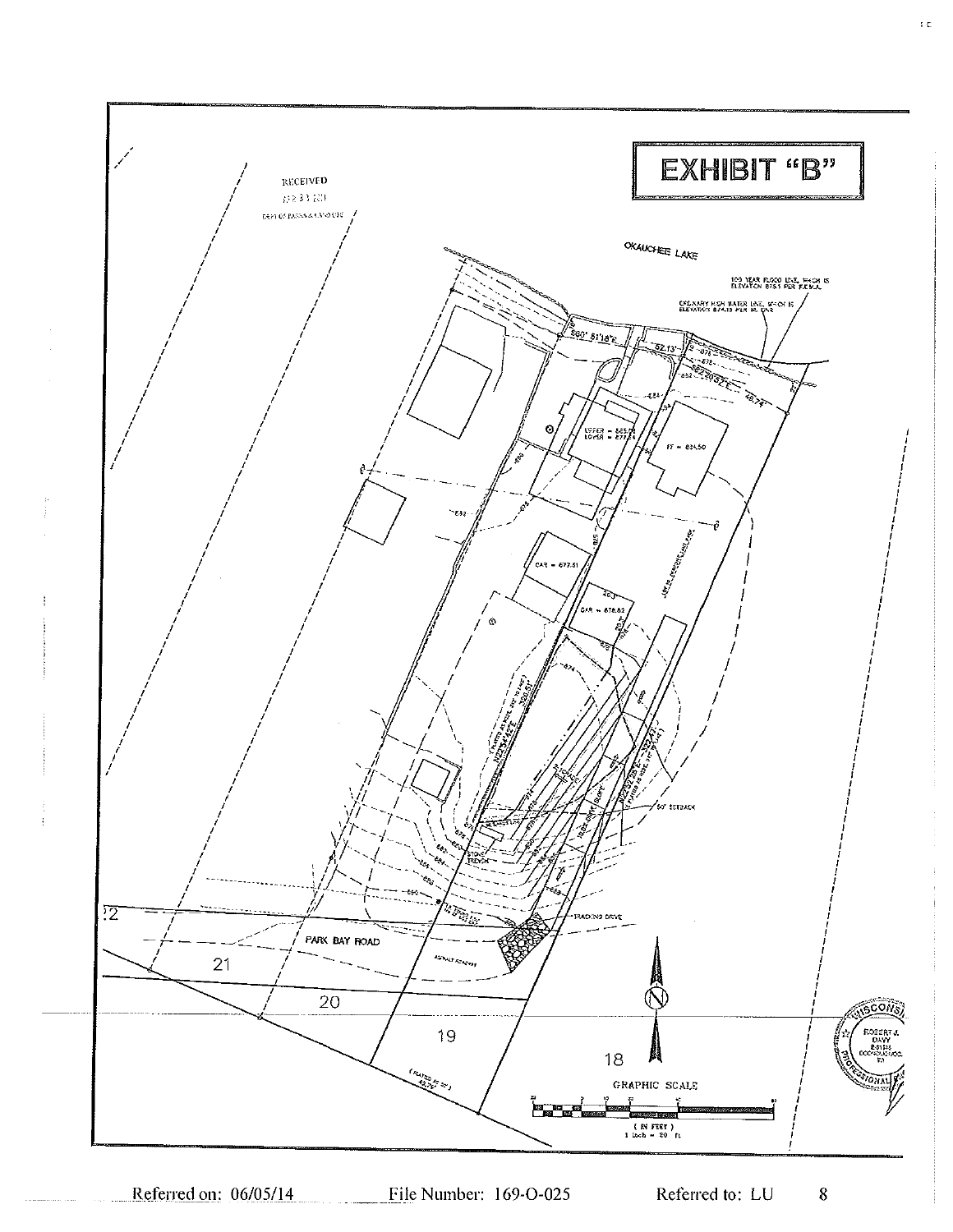

File Number: 169-O-025

ত

e st